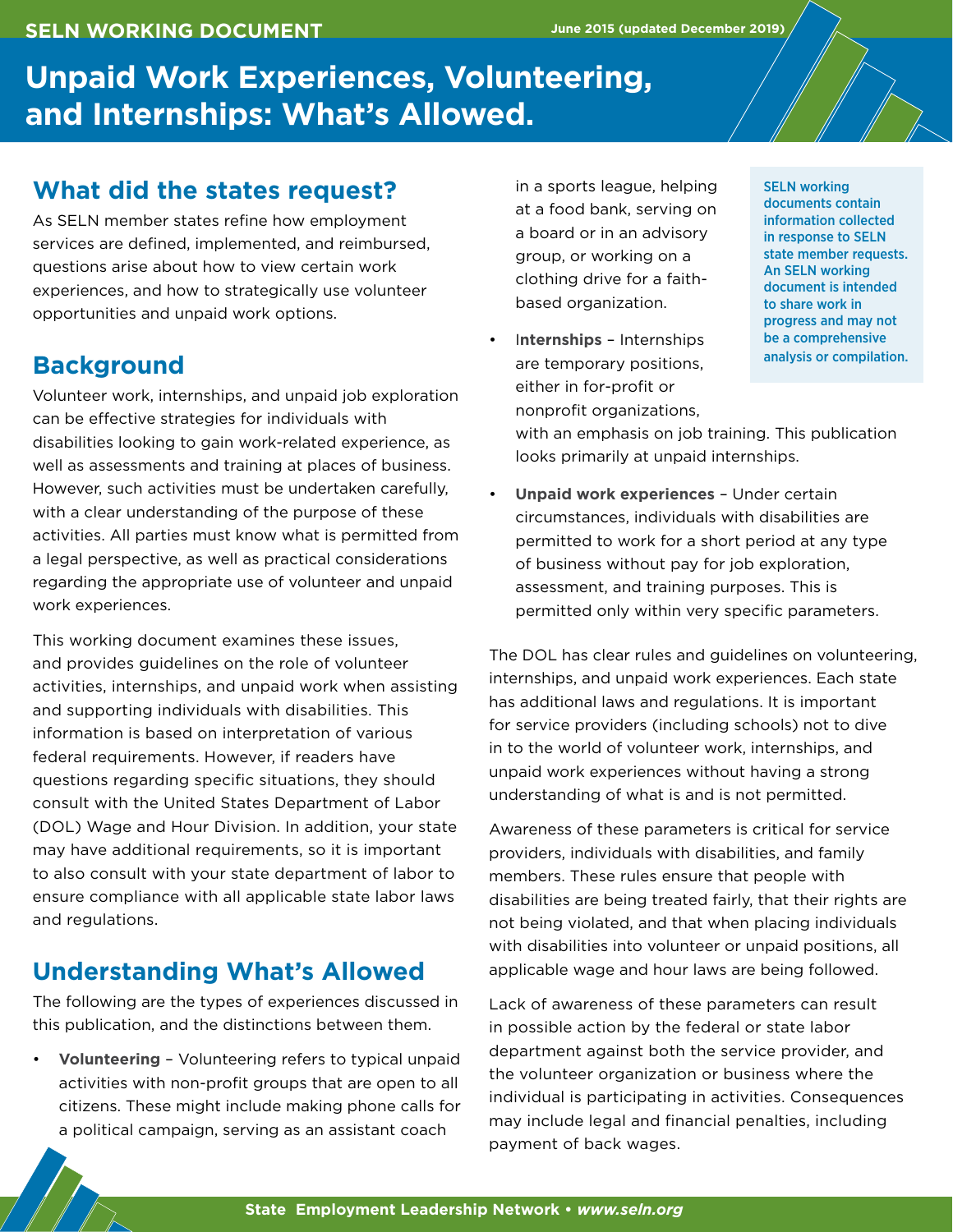# **Volunteering: What it is and What's Permitted**

As with anyone else who volunteers, it's important to think through the reasons that someone with a disability is giving his or her time and talents for free. What are the benefits to the individual?

- Volunteering may be a step towards employment. It is a way of exploring interests, developing skills, gaining experience, building a resume, and making connections that lead to future paid jobs. At the same time, volunteering should not be a longterm substitute for paid employment.
- Volunteer activities should be based on an individual's interests and preferences.
- When individuals are not working or are underemployed, they may chose to volunteer in order to keep busy and active while looking for paid work.

### **Where Individuals Can Volunteer**

Individuals may volunteer only at non-profit organizations. Volunteering is not permitted at for-profit, private-sector businesses. Per the DOL, individuals may volunteer or donate their services for "public service, religious or humanitarian objectives" without expectation or receipt of payment.

These additional factors can also help determine if an activity meets the DOL's definition of volunteering:

- The activity is generally part-time.
- The activities are the kind typically associated with volunteer work rather than paid employment.
- Services are offered freely and without pressure or coercion--i.e., the person is truly volunteering.
- Regular employees have not been displaced to accommodate the volunteer.
- The individual does not receive or expect to receive any benefit (beyond the experience itself) from the organization where he or she is volunteering. Volunteers may receive reimbursement for expenses, discounts on services, refreshments, small appreciation gifts, etc. They may also be paid a nominal fee, but it cannot be a substitute for paid compensation,

or based on productivity. The amount of the fee/ stipend cannot exceed 20% of what an individual would have been paid for the same job. In addition, if the individual receives more than \$500 per year, they no longer have liability protections under the Federal Volunteer Protection Act. In general, organizations should be cautious in providing any sort of payments beyond expense reimbursement to volunteers.

## **Parent/Guardian Consent Requirements**

An individual with a disability must be legally competent to freely volunteer his or her services. Per the DOL, individuals under 18, and those over 18 who are not their own legal guardian, cannot volunteer without the consent of their parent or legal guardian.

# **Unpaid Internships**

Unpaid internships are distinct from volunteering, and are intended to allow an individual to gain job-related experience. Per USDOL, individuals may participate in unpaid internships at for-profit organizations, if they are not considered to be an employee. The primary issue is the "economic reality" of who is the primary beneficiary. If the primary beneficiary is the individual, an unpaid internship is okay. If the primary beneficiary is the business, an unpaid internship is not okay. The following criteria are considered in terms of determining the primary beneficiary.

- 1. The extent to which the intern and the employer clearly understand there is no expectation of compensation.
- 2. The extent to which the internship provides training that would be similar to that in an educational environment.
- 3. The extent to which the internship is tied to the intern's formal education program by integrated coursework or the receipt of academic credit.
- 4. The extent to which the internship accommodates the intern's academic commitments by corresponding to the academic calendar.
- 5. The extent to which the internship's duration is limited to the period in which the internship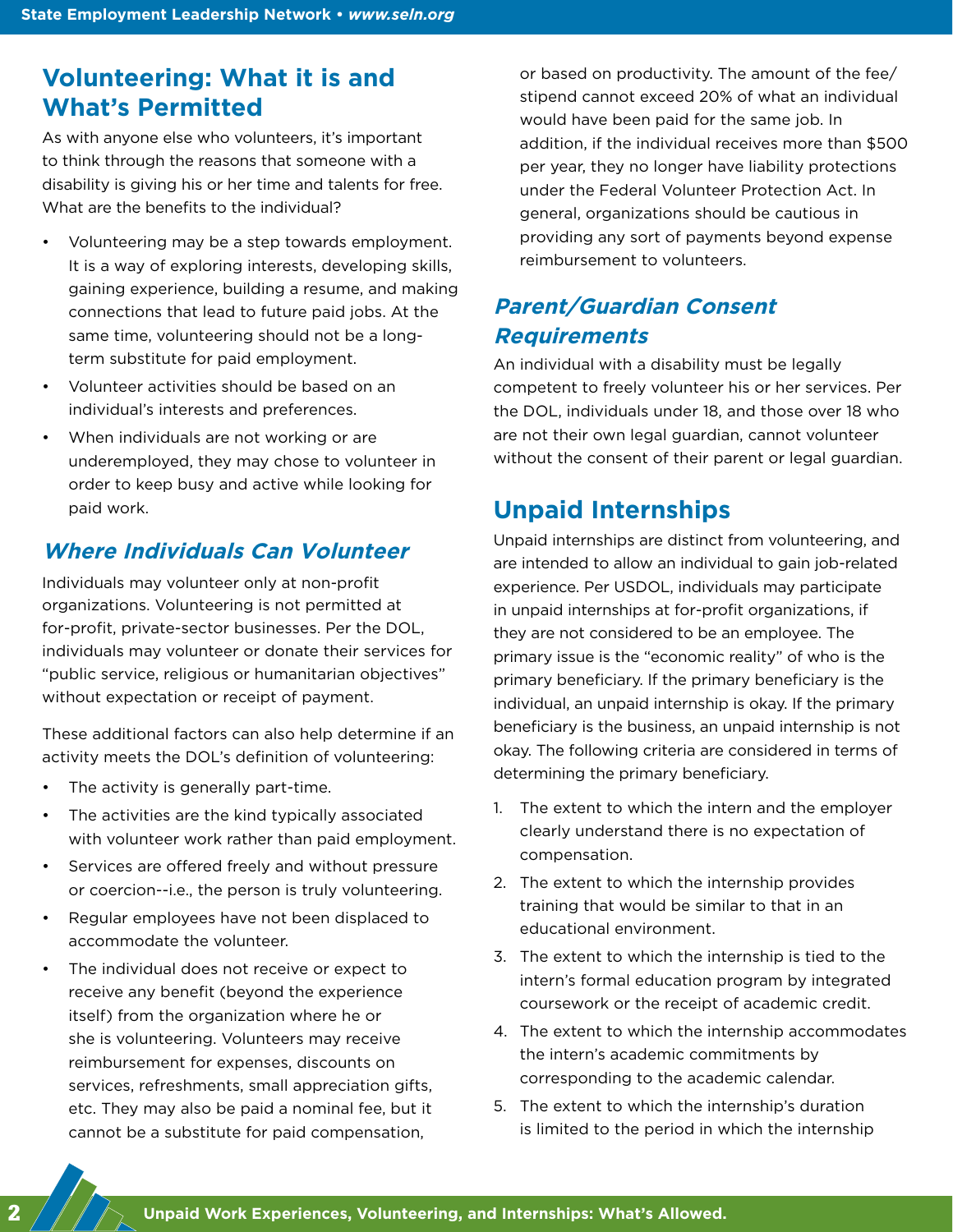provides the intern with beneficial learning.

- 6. The extent to which the intern's work complements, rather than displaces, the work of paid employees while providing significant educational benefits to the intern.
- 7. The extent to which the intern and the employer understand that the internship is conducted without entitlement to a paid job at the conclusion of the internship.

These criteria are considered flexible. No one single factor will determine if an unpaid internship is okay, and the unique circumstances of each case needs to be considered.

#### See *[www.dol.gov/whd/regs/compliance/whdfs71.](http://www.dol.gov/whd/regs/compliance/whdfs71.htm) [htm](http://www.dol.gov/whd/regs/compliance/whdfs71.htm)* for further details.

The DOL guidance specifies that it applies to "forprofit" organizations. An individual can work at a nonprofit as a volunteer, if they meet the criteria discussed earlier. However, if an individual is working at a nonprofit as an unpaid intern (e.g., a student receiving credit), rather than strictly as a volunteer, then the 7 factors regarding primary beneficiary would also apply. As with volunteering, nonprofit organizations can pay stipends to interns, but the amount of the stipend cannot exceed 20% of what an individual would have been paid for the same job.

# .**Unpaid Work Experiences for Job Exploration, Assessment and Training**

Using businesses for exploration, assessment, and training is considered best practice in the field of disability employment, rather than using simulated work environments (such as facility-based services and sheltered workshops). When undertaking an assessment, these types of experiences at an employer's place of business are typically called "situational assessments." (See the resource section on the last page for information on conducting situational assessments.)

Under DOL provisions, individuals with disabilities can spend a limited number of hours engaged in unpaid work experiences at a business for job exploration, assessment, and training. Per the DOL, these types

of unpaid work experiences are permitted when all seven of the following criteria are met:

- 1. The individual is a person with physical and/ or cognitive disability for whom competitive employment at or above minimum wage is not immediately obtainable, and who will need intensive ongoing support to succeed in employment.
- 2. The time spent at the place of business is for vocational exploration, assessment, or training. It must be conducted under the general supervision of staff from a rehabilitation organization (community rehabilitation provider, public vocational rehabilitation, or other public disability agency), or in the case of a student with a disability, under the supervision of public school personnel.
- 3. Employment in the community must be a specific goal of the individual's plan of service, specifying the need for exploration, assessment, or training activities. This must be written into the individualized plan for employment (IPE) or individual education plan (IEP).
- 4. The individual's activities cannot result in an "immediate advantage" to the business. "Immediate advantage" includes the following, all of which are not permitted.
	- ❖ Displacement of regular employees.
	- ❖ Filling of a vacant position by the participating individual with a disability instead of regular employees.
	- ❖ Relieving regular employees of assigned duties.
	- ❖ The participating individual performs services that, although not ordinarily performed by employees, are of clear benefit to the business.
	- ❖ The individual is under direct supervision of employees of the business, rather than a rehabilitation or school professional.
	- ❖ The activities are conducted to accommodate the labor needs of the business rather than according to the requirements of the individual's service plan.
	- ❖ The individual's service plan does not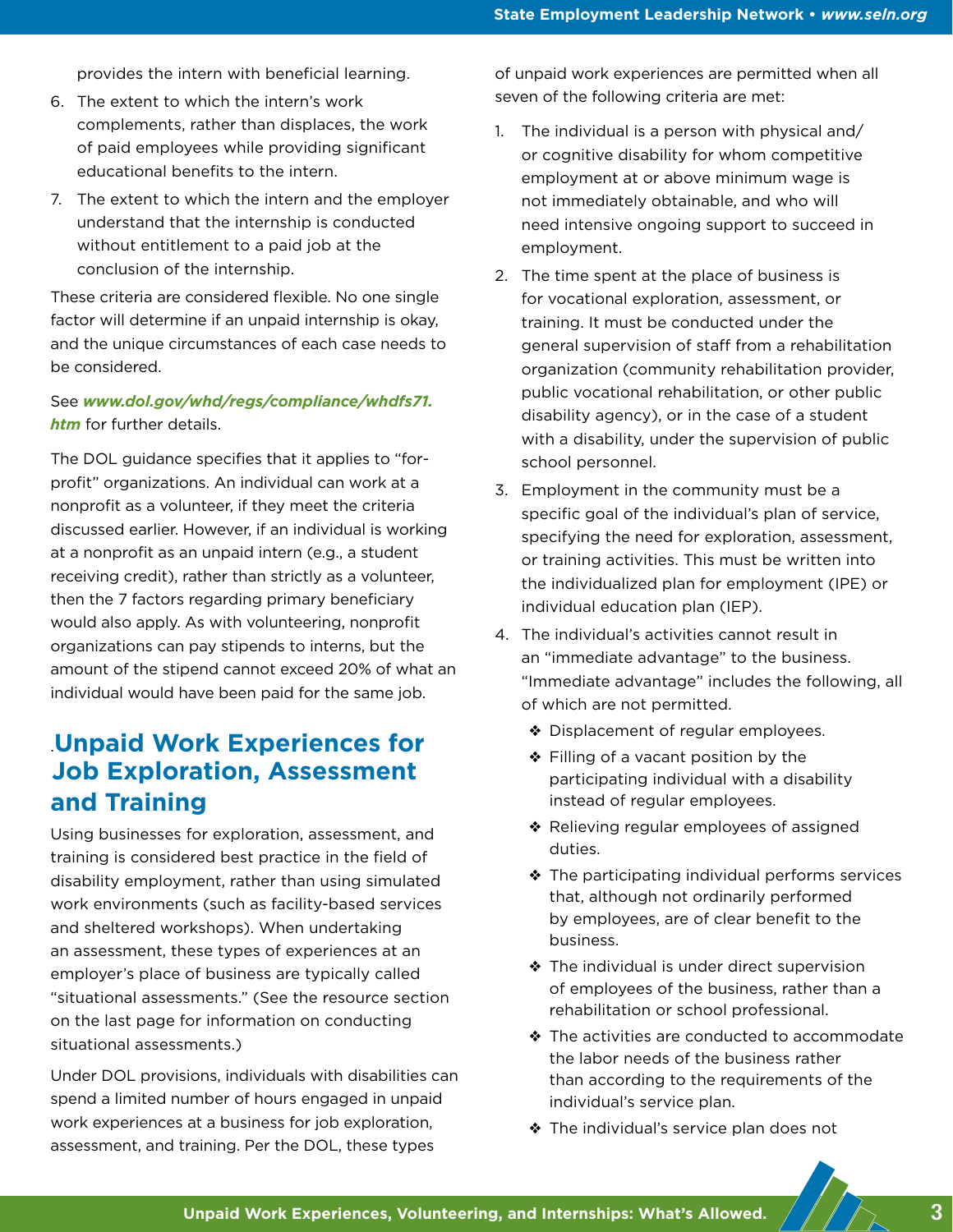specifically limit the time spent at any one employer site, or in any specific job classification (i.e., the planning document needs to be specific regarding intent of the person's time at the employer site in terms of duties and how long they spend there).

- 5. Although the number of hours does not exclusively determine whether an unpaid work experience is permitted, per the DOL, as a general rule, unpaid work experience is permissible if the following hour limitations are not exceeded.
	- ❖ Vocational explorations: 5 hours per job experienced
	- ❖ Vocational assessment: 90 hours per job experienced
	- ❖ Vocational training: 120 hours per job experienced

In the case of students, these limitations apply during any one school year.

- 6. The participating individual is not entitled to employment after the unpaid work experience is completed. However, if the individual becomes an employee at that business, he or she cannot be considered a trainee (i.e., unpaid for up to 120 hours) at that particular employer unless working in a different, clearly distinguishable occupation.
- 7. Upon request, documentation will be provided to the DOL Wage and Hour Division, indicating that the individual is enrolled in a communitybased placement program, that this enrollment is voluntary, and that there is no expectation of payment.

Further details of unpaid work requirements are available under Section 64c08 at: *[www.dol.gov/whd/FOH/FOH\\_Ch64.pdf](http://www.dol.gov/whd/FOH/FOH_Ch64.pdf)*

## **Considerations in Unpaid Work Experiences**

There are a number of practical considerations in the use of unpaid job experiences under these DOL guidelines:

The use of unpaid work experiences must connect clearly with the goals and objectives of an individual's service plan, and there should be a particular rationale why the specific activities at that particular place of business are occurring, documented within the service plan. Simply having an individual participate in unpaid work experiences to "stay busy," or because it's a standard part of the employment program for everyone, is not acceptable.

- The planning document (IPE, IEP) must state the specific intent and purpose of the individual's time at the employer site in terms of the duties and number of hours that will be spent there.
- On the surface, some of the factors in terms of "immediate advantage" may seem to be a challenge to comply with. For example, if an individual is filing as part of an assessment, the business is benefiting from having some filing completed. To address any concerns in this regard, be clear that the purpose of the activity is for exploration, assessment, or training; be explicit that whatever benefit there is to the business is incidental and immaterial; and ensure that all other requirements are fully complied with (supervision by rehabilitation or school personnel, limitations on hours, no displacement of business personnel, documentation, etc.).
- A type of unpaid work experience that is generally not permitted under these guidelines is taking a group of students or adults on an ongoing basis to a business to perform job duties for no pay, unless each individual's service plan specifically states how this unpaid work experience is connected to the individual's employment goals, and specifies the number of hours of the unpaid work experience. All other requirements within the guidelines must also be complied with.

The DOL does not define the terms "vocational exploration," "vocational assessment," or "vocational training," although these terms are defined in the rehabilitation literature. The following are practical applications of these terms:

- **Vocational exploration:** Identifying types of jobs an individual may be interested in.
- **Vocational assessment:** Evaluating an individual's overall employment skills and interest in/suitability for specific occupations.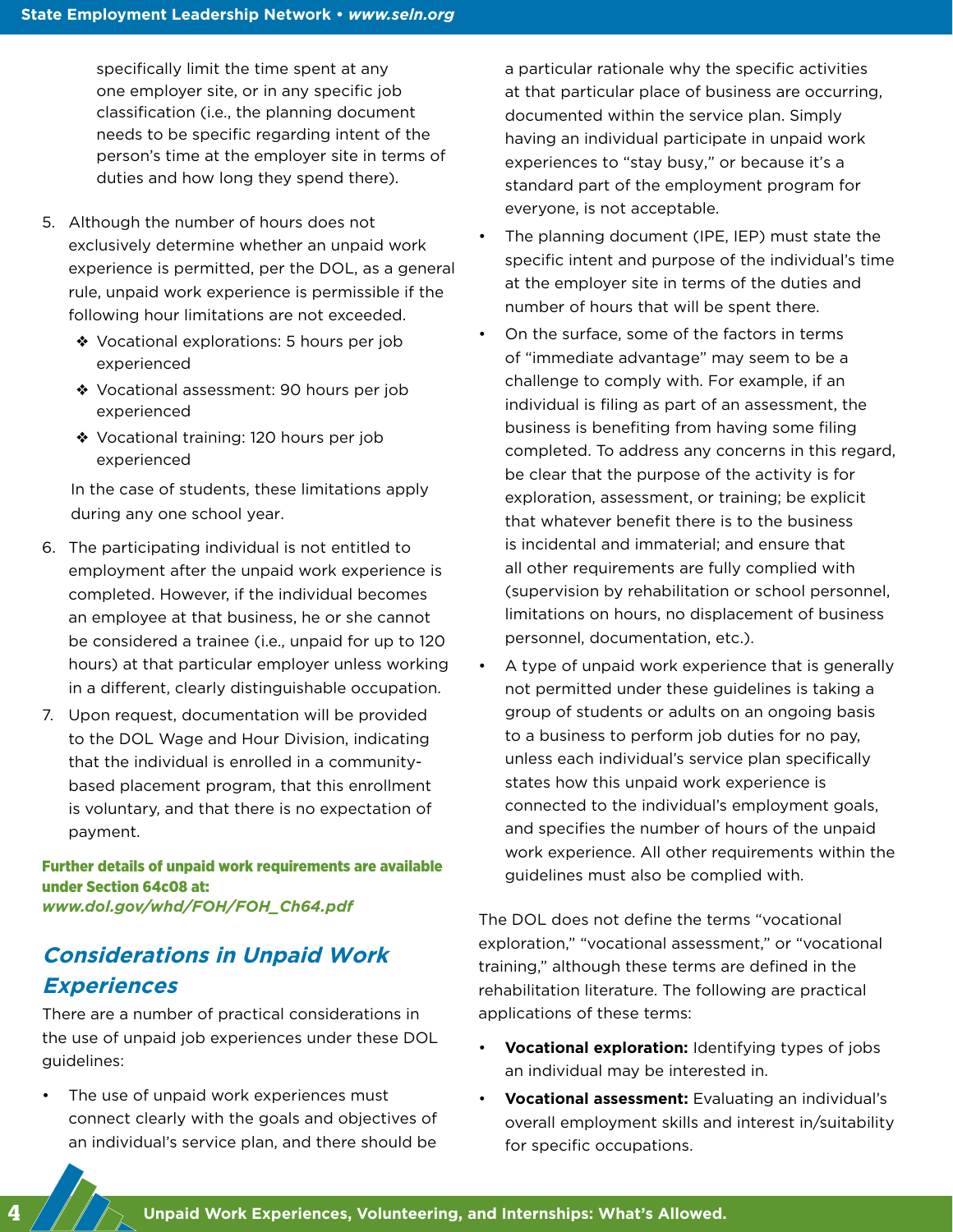• **Vocational training:** Developing an individual's skills for a specific occupation, with the expectation that he or she will work in that occupation.

It is highly recommended that there be clear documentation in the individual's file regarding each unpaid work experience. This should indicate the type of experience (exploration, assessment, training), location, specific tasks, number of hours, and recording and analysis of the results. This documentation is useful in using these experiences to guide the career exploration and placement process. This can also support the required documentation for unpaid work experiences (noted above) and address any potential concerns about the nature of these experiences and compliance with DOL requirements.

Many of the issues regarding unpaid work experiences can be resolved simply by having a mechanism in place for payment by the agency or school to the individual (minimum wage or higher), for the time spent at the place of business. An organization may have existing funds available, or could potentially get funding from community foundations or civic groups. Given that the funding goes directly to the person with a disability, and is designed to lead to employment success, funding of these types of work experiences is a relatively simple "sell."

It important to recognize that if the service provider is paying the individual, then an employment relationship exists. This means that the individual would fall under the coverage of the service provider's workers' compensation insurance.

# **Assessment as "Job Tryout"**

Much of the discussion in this document has focused on use of business settings for exploration and assessment to determine the focus of job development activities. When appropriate, consideration can also be given to use of assessments as a "job tryout" as part of the actual hiring decision. Under this type of strategy, if a potential position looks promising, the employer is offered an opportunity to fully evaluate the individual's ability to perform the tasks of the position. This entails allowing the job seeker to try the job for a few hours, a day, or even a couple of days, prior to a hiring decision by the business.

#### **Worker's Compensation and Liability Coverage**

One area that is important to consider regarding unpaid work experiences of all types is workers' compensation and liability coverage. Even if an individual is not considered an employee under the wage and hour laws, they may be considered an employee under the state's workers' compensation law, and as such the employer may be responsible for providing workers' compensation coverage. (For example, in Massachusetts employers must provide workers' compensation coverage for students in work based learning experiences even if they aren't being paid.) In addition, there may be liability concerns regarding the possibility of an individual damaging a piece of employer's equipment during an unpaid work experience. The following are recommendations to address these issues:

- 1. Consult with the office in your state department of labor responsible for workers' compensation laws, and review any laws and regulations in your state regarding responsibility for coverage in unpaid work experiences.
- 2. Check with your organization's insurance carrier regarding coverage.
- 3. Have information readily available to provide to an employer regarding workers' compensation and liability issues, and work with them to resolve any concerns.

While the employer's standard hiring process is generally the preferred choice, this process (application, interview, testing, etc.) does not always create awareness by the potential employer about the strengths and abilities of an applicant with a disability. Due to physical challenges in communicating, difficulties in verbally articulating their thoughts, or simply lack of experience in interviewing, some people with disabilities perform poorly in interviews, which can pose a significant barrier in obtaining employment.

Another challenge is that people with disabilities often lack the work experience that demonstrates their ability to perform successfully in a potential job. Additionally, limited academic skills can create challenges in performing on tests. Therefore, a job tryout approach can be an effective strategy--and can be considered an accommodation within the hiring process under the Americans with Disabilities Act.

If assessment is used as an alternative to the standard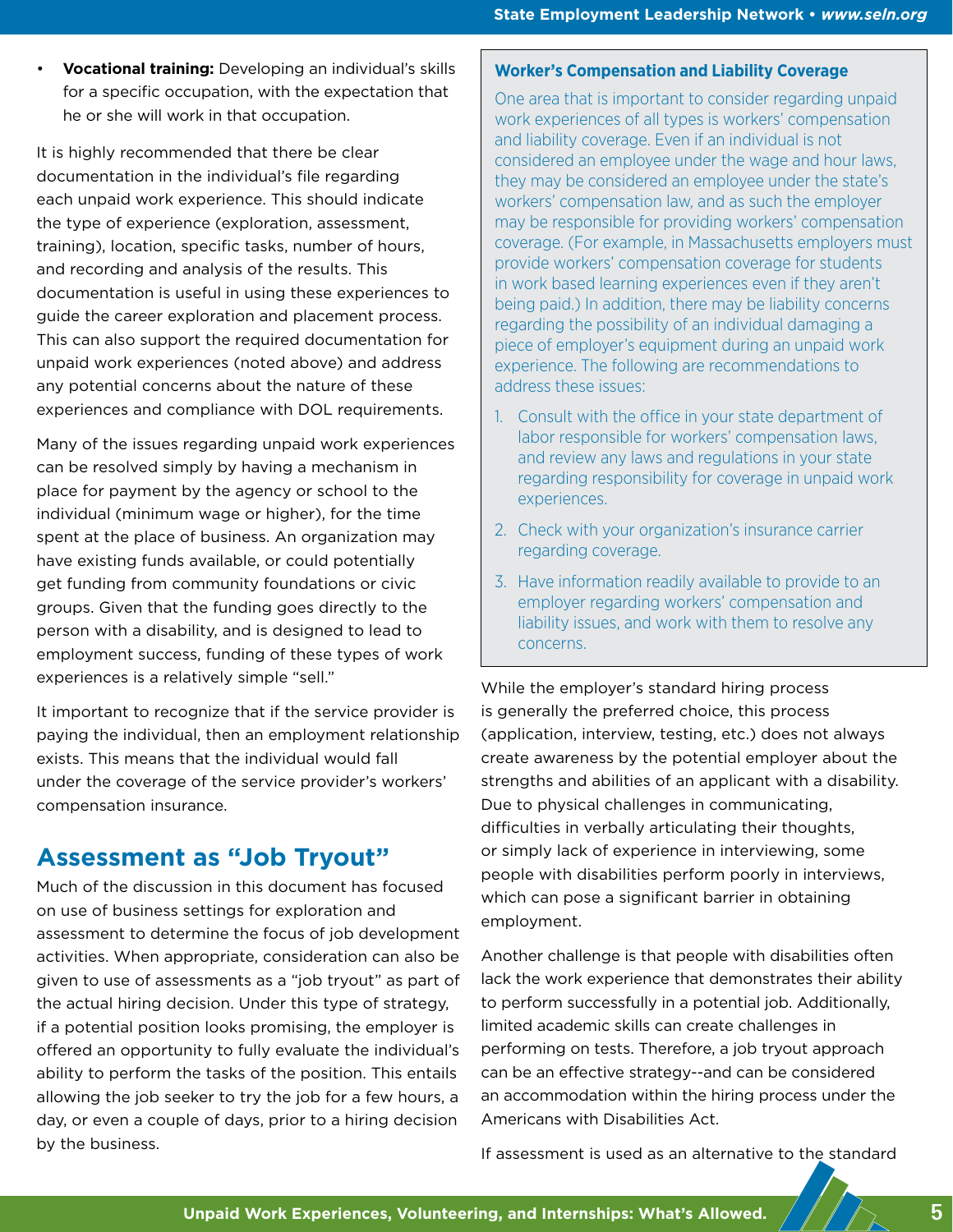hiring process, the following guidelines are important:

- It is imperative that the parameters of the assessment are clear to all involved, including the length of the assessment, and at what point the hiring decision will be made.
- The person with a disability must be absolutely comfortable with the idea of assessment as a job tryout.
- When using assessment as a job tryout, it should be clearly explained to the employer that the purpose is to determine whether the individual has the potential to successfully perform in the job over the long term. The employer should not necessarily expect the individual to have mastered the job at the end of the assessment, particularly if he or she has a longer learning curve.
- If the job tryout is unpaid, it must comply with the DOL requirements for unpaid work experiences noted earlier.

# **General Guidelines Regarding Volunteering, Internships, and Unpaid Work Experiences**

Volunteering, internships, and unpaid work experience can be part of efforts by individuals with disabilities to develop skills, abilities, and experience that allow them to succeed in paid employment. The following are suggested guidelines for service providers in supporting individuals in these types of activities:

- 1. Make sure that all activities are based on an individual's skills, preferences, and interests, not simply to provide them some type of activity.
- 2. Be clear about the type of activity, and distinguish between volunteer activity, internship, and unpaid exploration, assessment, or training.
- 3. Have a clear rationale for why these specific types of activities are being undertaken, and how they support an individual's goals and plans.
- 4. Use internships and unpaid exploration, assessment, and training only as necessary and for specific reasons, with careful thought about how these will lead to paid employment. Do not spend time and resources on these types of activities if the individual can successfully obtain employment without them.
- 5. Reinforce to all participants that volunteering is not an alternative to paid employment, but rather an activity for the individual's personal enjoyment and fulfillment. It may also be an avenue for building skills and connections that may lead to paid employment.
- 6. Know the laws and regulations that apply to the particular situation.

### **Conclusion**

It's well worth your time to familiarize yourself with the rules and guidelines regarding volunteering and unpaid employment. Understanding the nature of the experience (volunteering, internship, unpaid exploration, assessment, or training), the nature of the setting it will take place in (nonprofit, for-profit), and the nature of the activity can ensure that the necessary rules and guidelines are being applied.

Most important is avoiding situations that are in clear violation of the labor laws (e.g., an individual "volunteering" at a for-profit sector employer).

If you have questions regarding a specific situation, visit the US Department of Labor Wage and Hour Division website for contact information (*[www.dol.](http://www.dol.gov/whd/america2.htm) [gov/whd/america2.htm](http://www.dol.gov/whd/america2.htm)*), or call them at 1-866-487- 9243 or TTY: 1-877-889-5627. Also check with your state department of labor regarding any state rules or regulations that might apply.

#### **Resources**

#### **Resources from the US Department of Labor**

- **Volunteer guidelines:** *[www.dol.gov/elaws/esa/flsa/docs/volunteers.asp](http://www.dol.gov/elaws/esa/flsa/docs/volunteers.asp)*
- **Trainee guidelines:** *[www.dol.gov/elaws/esa/flsa/docs/trainees.asp](http://www.dol.gov/elaws/esa/flsa/docs/trainees.asp)*
- **Internship fact sheet:** *[www.dol.gov/whd/regs/compliance/whdfs71.htm](http://www.dol.gov/whd/regs/compliance/whdfs71.htm)*
- **Guidelines on unpaid work exploration, assessment, and training for people with disabilities: Section 64c08:** *[www.dol.gov/whd/FOH/FOH\\_Ch64.pdf](http://www.dol.gov/whd/FOH/FOH_Ch64.pdf)*

#### **Situational assessment information**

• *[www.thinkcollege.net](http://www.thinkcollege.net) (search for "situational assessment" in search box)*

**Note: The information in this publication is based on interpretation of US Department of Labor laws, regulations, and guidelines. It should not be considered as official legal guidance.**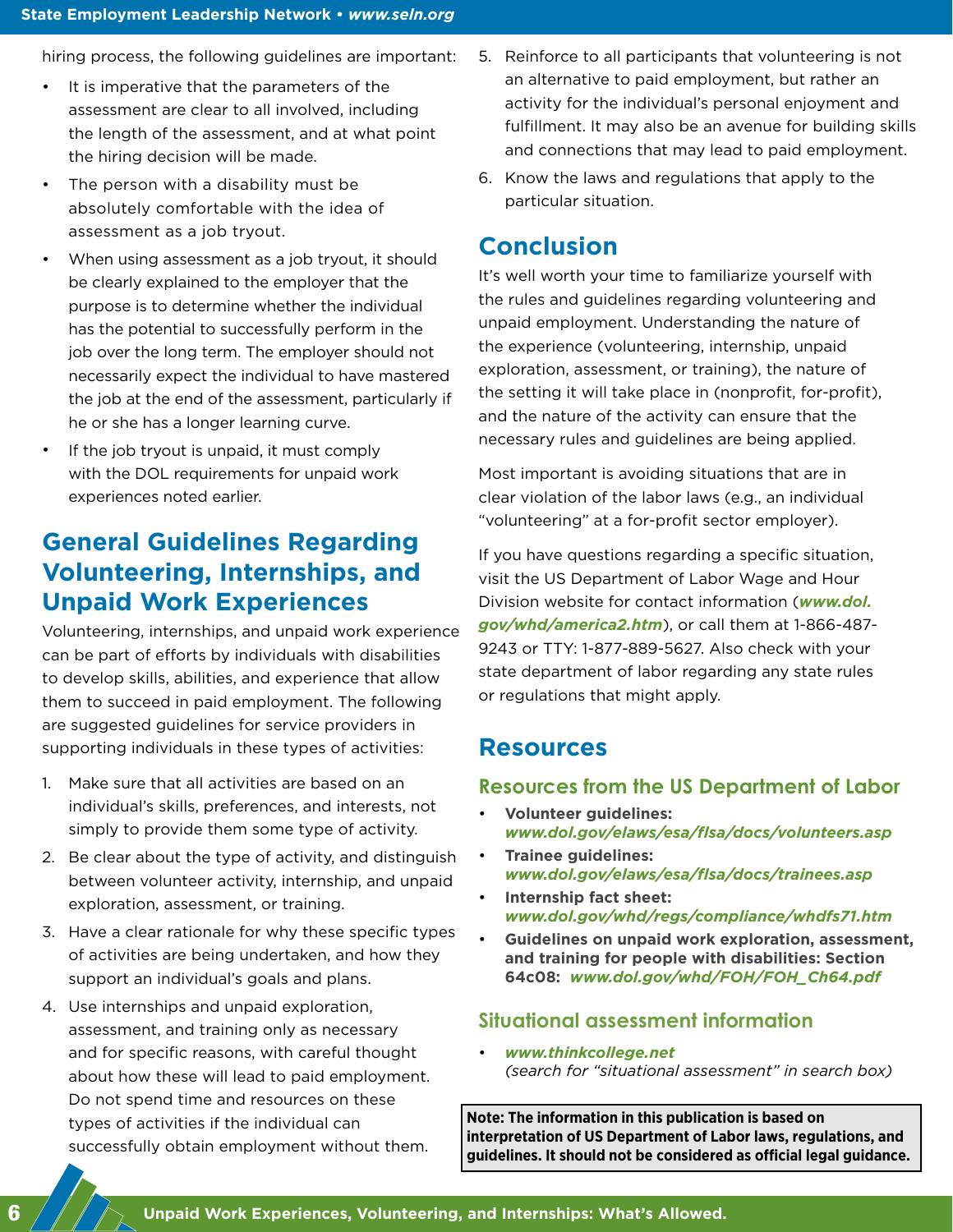# How Does This Play Out? *Sample Scenarios*

The following are examples of situations regarding volunteering and unpaid work, and whether such a scenario is permitted or not permitted.

- Joachim begins "volunteering" in a clerical position that is vacant at a non-profit organization and hopes to eventually get hired. This is not permitted, unless it is done within the DOL guidelines for unpaid assessments and training. In such a scenario, meeting the requirements for avoiding "undue advantage" would likely be a challenge.
- As part of a school or service provider's employment program, a group of six individuals goes to a for-profit business on an ongoing basis to do cleaning for no pay. Such a scenario would generally not be permitted, unless: a) the service planning document for each of the six individual specifies that a cleaning position is part of their job exploration, assessment, or training activities; b) the number of hours in the cleaning position are specified in the service plan and limited to those permitted under DOL guidelines; c) all other DOL requirements for unpaid work are complied with.
- Leonora has expressed interest in working with flowers and plants. Her service provider approaches a local garden center about using the garden center as an unpaid assessment site. Duties are identified, and the service provider notes in Leonora's service plan the specific job duties and number of hours that will be used for the assessment. The staff are clear with the garden center that this activity is strictly for assessment, and it is not "free labor." Leonora performs the assessment at the garden center, under the supervision of service provider staff. This is permitted as an unpaid assessment.
- Tomeka has extensive work experience, but recently lost her job. She has typically required limited post-placement supports. Her service provider tells an employer that they can either interview Tomeka or do a short-term unpaid job tryout. Generally this would not be permitted, as Tomeka has already demonstrated that she has the ability to work at above minimum wage, and doesn't need intensive ongoing support.
- Louis wants to work in the health care field. A volunteer opportunity has been identified at a hospital, distributing periodicals to patients, an activity always done by volunteers. This is permitted as a volunteer opportunity to begin to expose Louis to a health care environment and build connections.